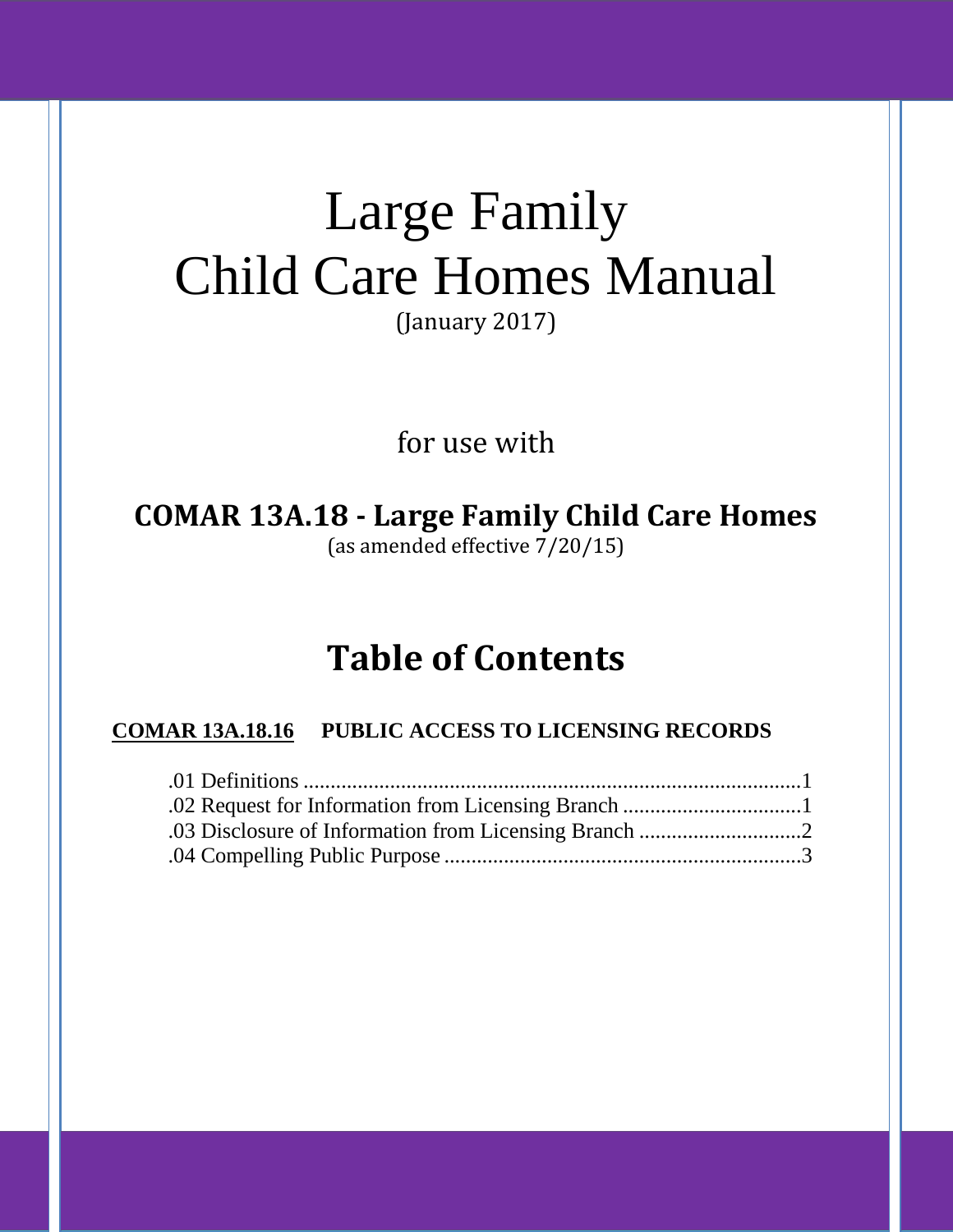#### **.01 Definitions.**

- A. **In this chapter, the following terms have the meanings indicated.**
- B. **Terms Defined.**
	- **(1) "Confirmed complaint" means a determination by the Department or office after an investigation that the violation of a regulation of this subtitle that was alleged in the complaint has occurred or is occurring.**
	- **(2) "Custodian of record" means an authorized individual employed by the Department or office who has physical custody and control of licensing records.**
	- **(3) "Licensing records" means all papers, computerized records, correspondence, forms, books, cards, photographs, photostats, films, microfilms, sound recordings, charts, maps, drawings, or other written documents, regardless of physical form or characteristics, maintained or stored by the Department or the office in connection with the registering of a person or a child care home to provide child care.**
	- **(4) "Official custodian of record" means the Superintendent or the Superintendent's designee who is responsible for the maintenance, care, and storage of the Department's licensing records.**
	- **(5) "Requester" means an individual, business, corporation, partnership, association, organization, or governmental agency that requests inspection of, or information from, licensing records.**
	- **(6) "Sociological information" means any of the following information about a provider, a staff member, a volunteer, or a resident in the child care home:**
		- (a) **Social Security number;**
		- (b) **Personal address;**
		- (c) **Personal phone number;**
		- (d) **Information regarding marital status, dependents, or relatives; and**
		- (e) **Information regarding employment status, including employment application.**
	- **(7) "Unsubstantiated complaint" means a complaint of an alleged violation of a regulation of this subtitle that the Department or office, after an investigation, has been unable to confirm as having occurred or to rule out as not having occurred.**

*INTENT: The purpose of these definitions is to establish a clear and consistent meaning of certain terms pertinent to requests for information contained in child care licensing records. Whenever one of these terms appears in this Chapter of these regulations it shall mean only what its definition above says it means.*

#### **.02 Disclosure of Information from Licensing Records.**

- A. **Except as prohibited or restricted by applicable law or regulation, the custodian of record may make the following information from licensing records available to a requester:**
	- **(1) Findings of inspections conducted by the office in registered child care homes;**
	- **(2) Records of complaint forms pertaining to confirmed or unsubstantiated complaints;**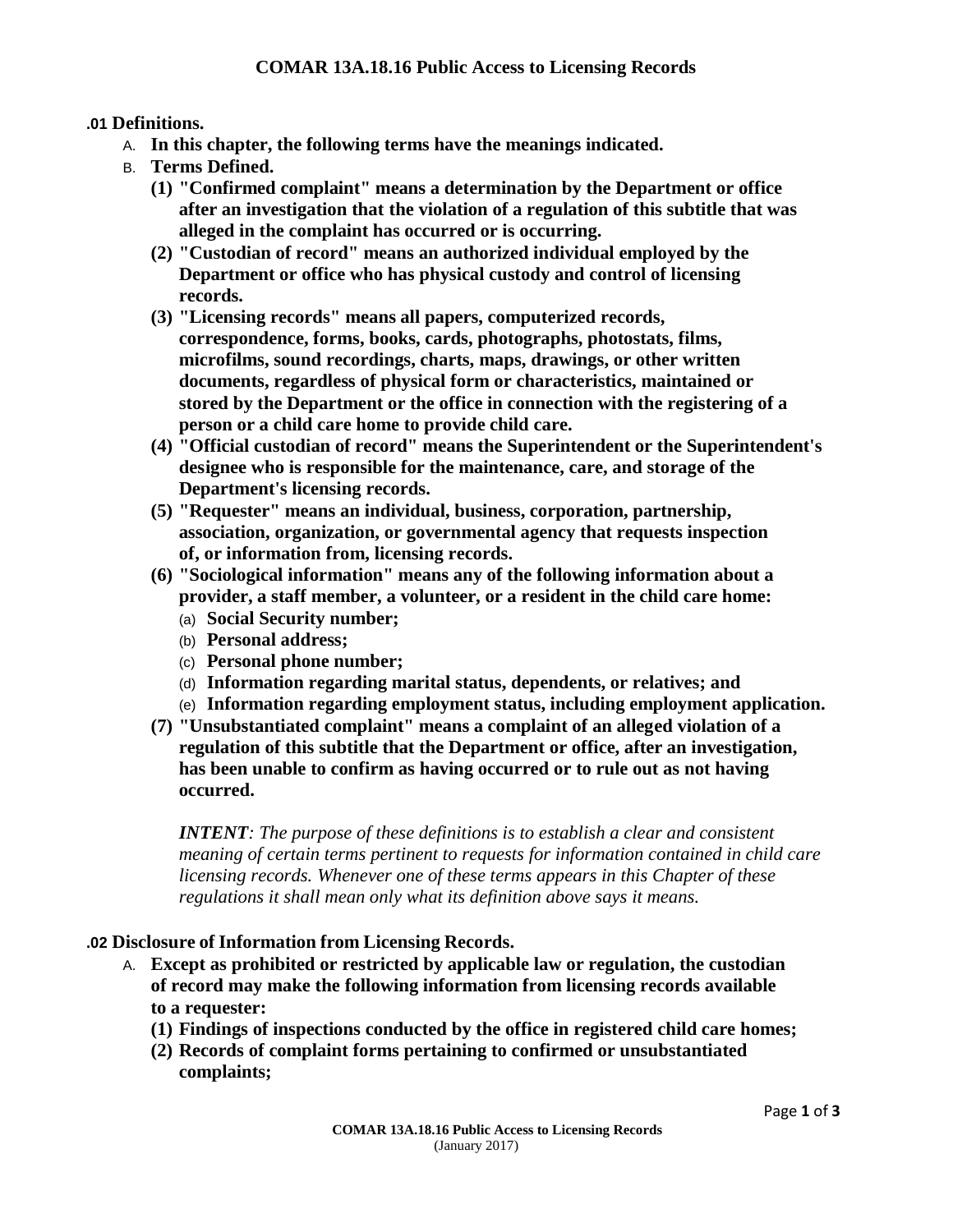- **(3) Copies of certificates of registration, including those on provisional status;**
- **(4) Variances;**
- **(5) Correspondence and documents requiring abatement of noncompliance with the regulations of this subtitle, including compliance agreements;**
- **(6) Correspondence and documents pertaining to enforcement actions taken by the Department or office against a provider or a child care home, including denial letters, sanctions, emergency suspensions, and revocations; and**
- **(7) Correspondence regarding requests for inspection of licensing records under this regulation.**

*INTENT: Except for records that are prohibited by law from release (for example, child abuse and neglect records), an eligible requester may inspect certain licensing records pertaining to a facility's compliance with child care regulations. Providers may inspect the contents of their own licensing files.*

- B. **The custodian of record may not disclose sociological information to a requester, except that this information may be disclosed:**
	- **(1) To public employees in the performance of their public duties;**
	- **(2) To parties litigating claims for unemployment insurance to the extent the sociological information would be available to private parties in litigation; or**
	- **(3) When required by a duly issued subpoena.**

*INTENT: The Office needs to have certain personal information about the Provider in order to perform its licensing functions. However, the Office is prohibited from releasing that information unless directed by a court of law, or to help establish certain legal claims, or for legitimate public agency purposes.*

#### **.03 Request for Information from Licensing Records.**

- A. **A written request shall be filed with the custodian of record in order to:**
	- **(1) Conduct a physical inspection of licensing records; or**
	- **(2) Obtain a written or electronic:**
		- (a) **Copy of licensing records; or**
		- (b) **Report of information from licensing records that the official custodian of records does not already make available to the general public.**

*INTENT: Record inspection requests must be submitted to the Regional Office of OCC by mail or email.*

- B. **The written request shall:**
	- **(1) Contain the applicant's name, address, and telephone number;**
	- **(2) Be signed by the applicant; and**
	- **(3) Reasonably identify by brief description the record sought.**
- C. **A request may be made in any form or format if it does not involve:**
	- **(1) Physical inspection of licensing records; or**
	- **(2) Preparation of a written or electronic:**